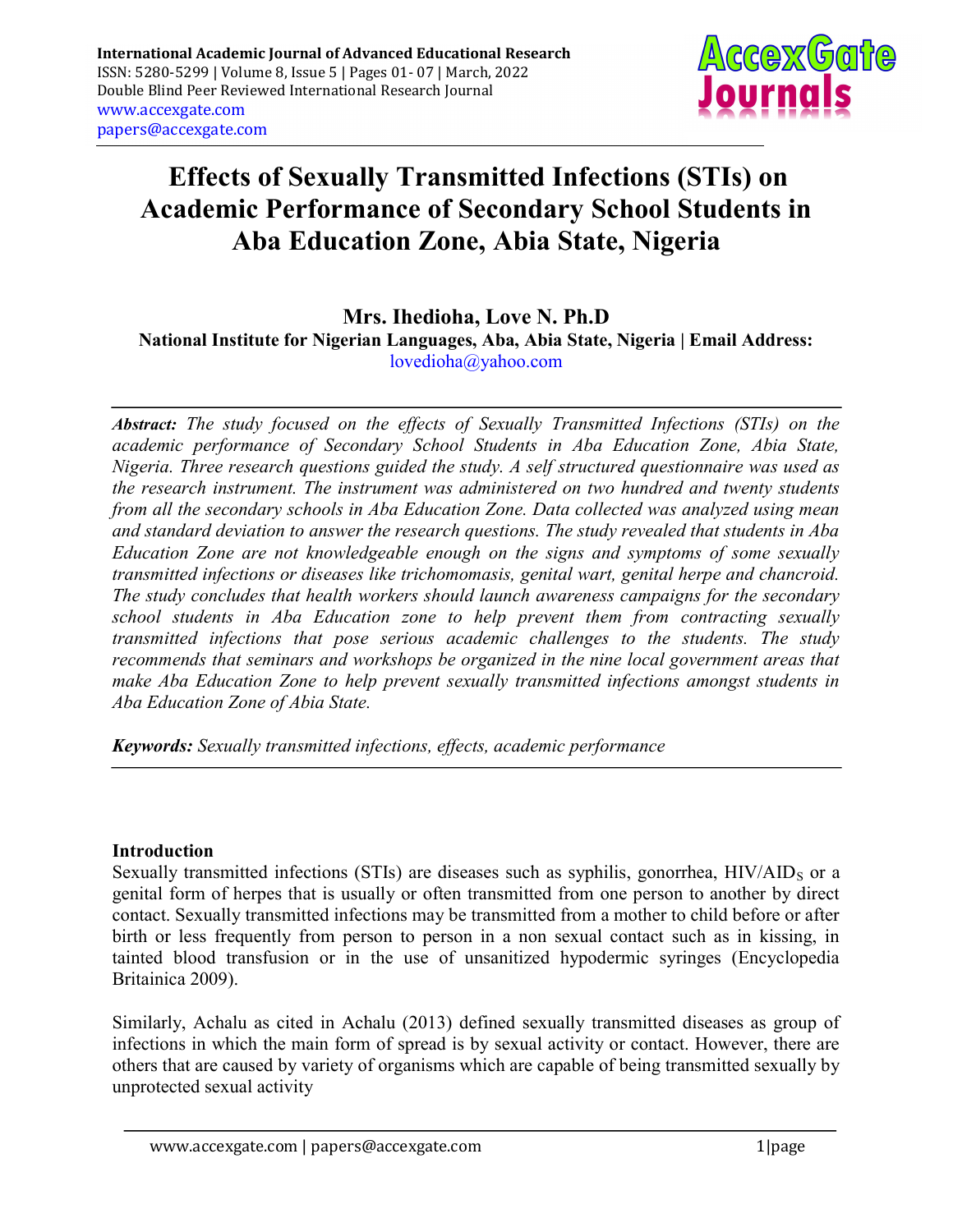Sexually transmitted infections affect initially the genitals, the reproductive tract, the urinary tract, the oral cavity, the anus, or the rectum that may mature in the body to attack its victim in various organs and systems. Other diseases like the tertiary syphilis or paresis, may affect the skin, bones, the central nervous system, the heart, liver or other organs in the human body. Persons infected by HIV/AID<sub>S</sub> virus may remain out worldly healthy for years before the disease takes hold within the immune system.

Sexually transmitted infections have a long history. The best known of these diseases is syphilis caused by bacterium – treponema pallidum.

Syphilis was believed to have an ancient origin which was mistakenly identified as leprosy by medical historians in Europe about the 1500AD when a virtual epidemic swept Europe. Urethritis that is caused by the gonococcus bacterium (Neisseria gonorrhoeae) is called gonorrhea and is one of the best known sexually transmitted diseases today.

Genital herpes is another infection that is significant not only in terms of the discomfort they cause but for the potentially serious illness that might occur in infants born of mothers with genital herpes infections. The sexually transmitted disease that caused the greatest alarm in the late  $20<sup>th</sup>$  century was acquired immune deficiency syndrome (AID<sub>S</sub>). AID<sub>S</sub> spread rapidly from the time of its identification in 1981 with reported cases rising at a high rate among homosexuals and intravenous drug users in the United States of America and Western Europe.

The mortality rate from  $\text{AID}_\text{S}$  and the absence of a cure or vaccine against the disease had a sobering effect on sexually permissive societies. About half of all cases of Urethritis that are not gonorrhea are Chlamydia caused by an infection with Chlamydia trachomas. The bacterium is another infecting agent in pelvic inflammatory disease, lymphogranuloma Venereum.

Trichomoniasis is an infection of the urogenital tract caused by a protozoan, trichomonas vaginalis. The males have no symptoms with this infection and only a portion of the infected females have a vaginal discharge (Wenger 2015). Candidiasis (yeast infection) is caused by candida albicans (monilia albicans) which produces in women a thick, whitish vaginal discharge and causes irritation and itching in the genital area. Males may have irritation of the glands or skin of the penis. Because this yeast is ubiquitous in the environment, the infections are not always sexually acquired.

Warts occurring in the genital areas are caused by certain types of papilloma viruses and can be transmitted to other people by nothing more than a nuisance, but occasionally can become large as to interfere with urination, bowel movements, or vaginal delivery. The word knowledge is defined as general awareness or explicit information of a situation or a fact. It means information in mind; possession of information, facts, ideas, truths and principles (Encarta English Dictionary 2008). In pre-colonial Africa, and after, sex outside marriage was considered repugnant and forbidden. People were generally inhibited and did not openly express their opinions and views pertaining to love, marriage and sex. It was also considered a taboo for teachers and parents to talk with students or children about sexual matters, sexual relationships and sexually transmitted infections in schools as well as at home because of cultural and religious barriers.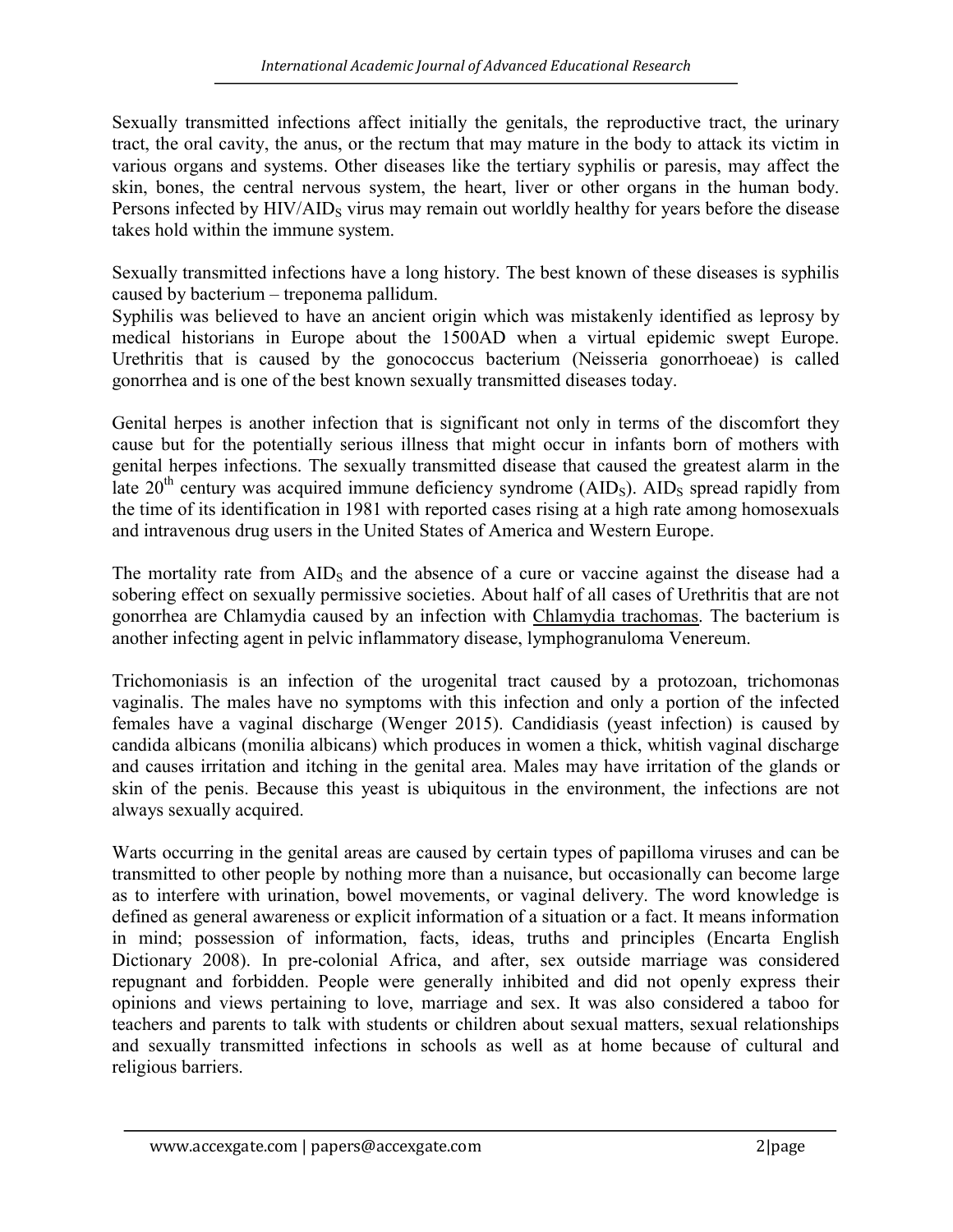In recent times, the issue of sex is the subject matter of youths, children programmes, television and nudity in advertisements, magazines, television show and movies point to a general trend of attitudes and values which promote open discussions of human sexuality that were once considered a taboo. This free attitude has influenced people to have liberal and permissive environments and behaviours towards human sexuality both in premarital and extra marital affairs. The sensitivity of sexuality and youth behaviours seems to obstruct education on sexually transmitted diseases despite the fact that there is now a stronger commitment to address sexually transmitted diseases in schools to enable students excel in education.

Indeed experts are in agreement that sexual attitudes and behaviours of present day students in the secondary schools have become more liberal and permissive (Reiss 2014; Roche as cited in Nwankwo (2008) points out that many of those who have not engaged in coitus during their years of study in secondary school will do so before they marry.

In Nigeria, the traditional values for sanctity of sex for procreation have been abused in favour of liberal sexual behaviours. There is high rate of adolescences coital sex and premarital sexual involvements among Nigerian adolescents especially the secondary school students (Onyemelukwe 2013).

Ijezie (2007) report that practices such as anal intercourse, oral intercourse, homosexuality, heterosexuality and deep kissing are associated with high risk of contracting these diseases especially the virus that causes AID<sub>S</sub>. In the same vien, OWolabi (2005) reports that the prevalence of STDs in Nigeria is due to sexual promiscuity and homosexuality, lack of sex education, self medication and drug abuse among secondary school students.

Prevention of sexually transmitted diseases is very necessary to stop secondary school students having unwanted sex in the streets from their sexual partners. It is very necessary to bridge the gap between knowledge and practice as a major behaviour change communication challenge to reduce students' vulnerability to sexually transmitted diseases and unwanted pregnancies which can reduce their academic performances at school. Counselling is needed in the secondary schools to launch awareness campaign and control techniques through sharing pamphlets and leaflets to intensify efforts in assisting the students to know the dangers of sexually transmitted diseases and its consequences to school achievement.

# Purpose

The purpose of the study is to examine the effects of sexually transmitted diseases and academic performance of secondary school students in Aba Education Zone..

# Research Questions

- 1. What is the level of knowledge of students on the signs and symptoms of sexually transmitted diseases and its effects on students' academic performance?
- 2. To what extent do students know the modes of transmission of sexually transmitted diseases and how it affects their academic performance?
- 3. To what extent are students aware of the control of sexually transmitted diseases?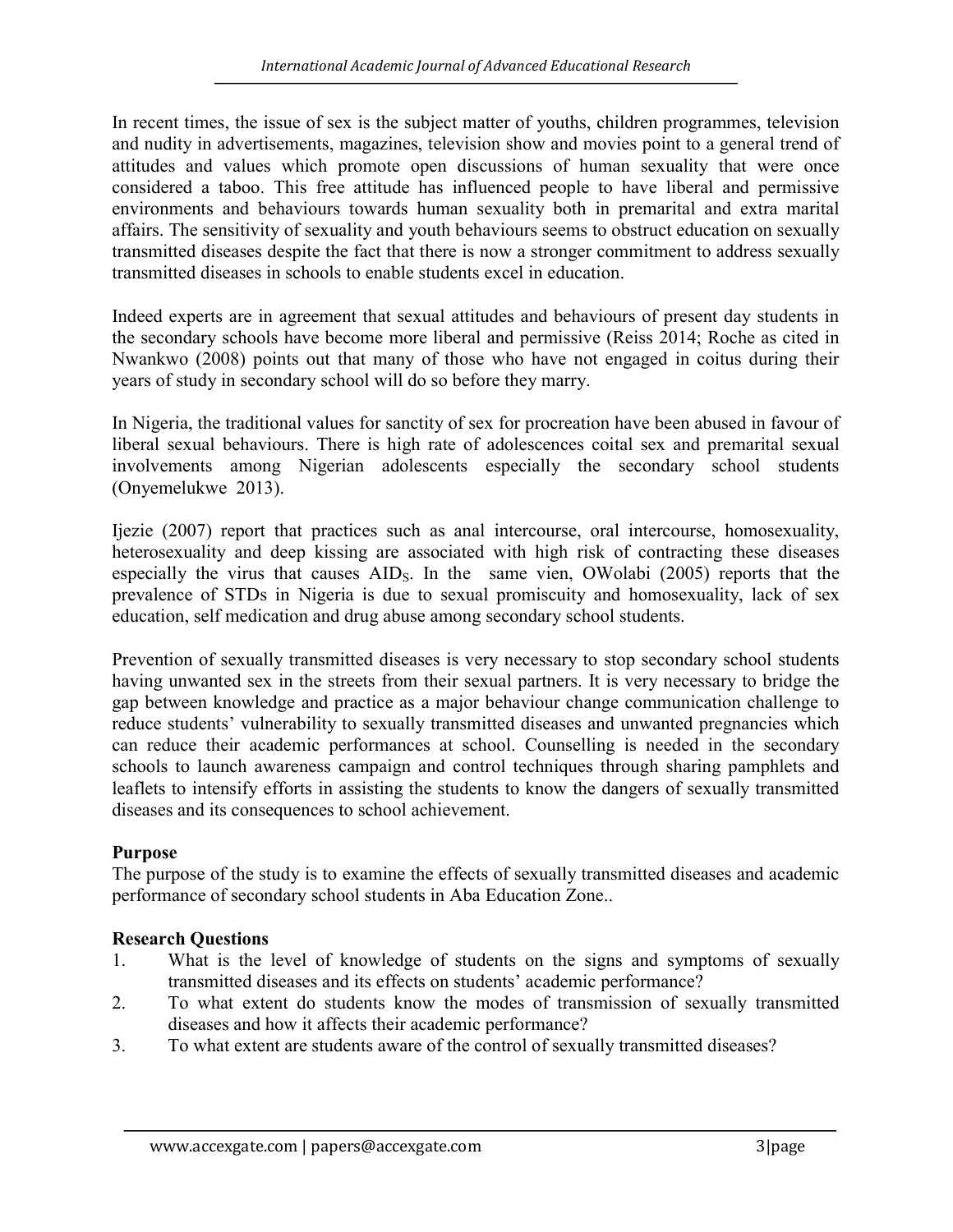# Method

A descriptive survey design was used for the study with a self structured questionnaire which was used to collect the data for the study. The study was done in all the secondary schools in Aba, Abia State. Aba Education Zone is made up of nine local government areas. It is surrounded by both urban and rural areas (schools) with one hundred and eight secondary schools. The study used 220 students which is 20% of the total number of students in each class of school chosen.

A self designed questionnaire was employed as an instrument in the study which is made up of two parts: part one is on the respondent's personal data like school, sex, class and age. Part two comprises all the variables in the study with a four point rating scale. Data was analyzed with the aid of tables, mean and standard deviation to answer the research questions. A mean of 2.50 was accepted while less than 2.50 was rejected.

# **Results**

# Research Question 1

What is the level of knowledge of students on the signs and symptoms of sexually transmitted diseases and its effects on the students' academic performance?

Table 1: Mean and standard deviation of knowledge of students on the signs and symptoms of sexually transmitted diseases

| S/N            | Sexually transmitted diseases | X    | <b>SD</b> |
|----------------|-------------------------------|------|-----------|
|                | $AID_S$                       | 3.18 | 0.23      |
| $\overline{2}$ | Gonorrhea                     | 2.94 | 0.43      |
| 3              | <b>Syphilis</b>               | 2.60 | 0.17      |
| $\overline{4}$ | Candidiasis                   | 3.32 | 0.14      |
|                | Trichomonaisis                | 1.18 | 0.92      |
| 6              | Genital warts                 | 2.30 | 0.13      |
|                | Genital herpes                | 2.18 | 0.24      |
| 8              | Chancroid                     | 2.32 | 0.31      |

The table reveals that the mean responses for AID<sub>S</sub>, Gonorrhea, Syphilis and Candidiasis are 3.18, 2.94, 2.60 and 3.32 respectively. These mean responses are above the 2.50 cut-off point, meaning that the students have high knowledge of these sexually transmitted diseases. Trichomoniasis, Genital warts, Genital herpes and Chancroid have mean responses of 1.18, 2.30, 2.18 and 2.32 respectively. These mean responses are below 2.50 therefore indicates that the students have little knowledge of the signs and symptoms of these sexually transmitted diseases in the area of study. This shows that they suffer their effects which also affect their academic performances.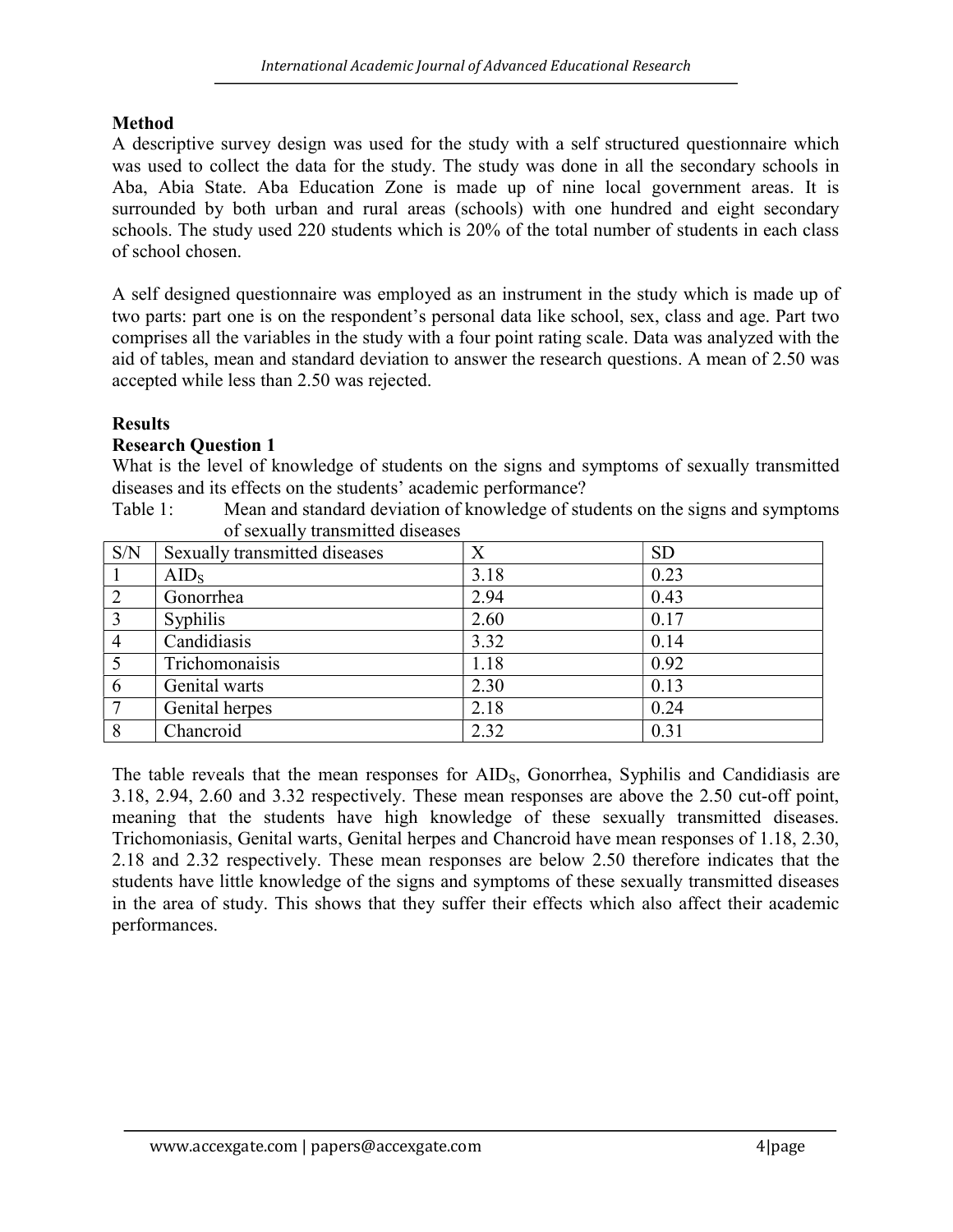|     | of transmission  |           |               |      |           |               |
|-----|------------------|-----------|---------------|------|-----------|---------------|
|     | <b>Male</b>      |           | Female        |      |           |               |
| S/N | $\boldsymbol{X}$ | <b>SD</b> | Remark        | X    | <b>SD</b> | Remark        |
| 9   | 3.36             | 0.80      | Knowledgeable | 3.48 | 0.73      | Knowledgeable |
| 10  | 3.10             | 0.91      | Knowledgeable | 3.60 | 1.00      | Knowledgeable |
| 11  | 2.71             | 0.90      | Knowledgeable | 3.15 | 0.86      | Knowledgeable |
| 12  | 3.26             | 0.94      | Knowledgeable | 3.41 | 1.00      | Knowledgeable |
| 13  | 3.75             | 0.99      | Knowledgeable | 3.65 | 0.81      | Knowledgeable |
| 14  | 3.38             | 0.70      | Knowledgeable | 2.86 | 0.99      | Knowledgeable |

## Research Question 2

To what extent do the students know the modes of transmission of sexually transmitted diseases? Table 2: Mean and Standard deviation of responses on students' knowledge of modes

The table shows that the mean responses of the males on the modes of transmission of sexually transmitted diseases as 3.36, 3.10, 2.71, 3.26, 3.75 and 3.38 for numbers 9 to 14 respectively. Also, the mean responses for the females are 3.48, 2.60, 3.15, 3.41, 3.65 and 2.86 respectively. These mean responses show that the students are knowledgeable of these modes of transmission of sexually transmitted diseases.

## Research Question 3

To what extent are students aware of the prevention or control measures of sexually transmitted diseases?

Table 3: Mean and standard deviation on students' awareness of control of sexually transmitted diseases.

|     | Male |           |             |      | Female    |             |
|-----|------|-----------|-------------|------|-----------|-------------|
| S/N | X    | <b>SD</b> | Remark      | X    | <b>SD</b> | Remark      |
| 15  | 3.32 | 0.75      | High extent | 3.36 | 0.76      | High extent |
| 16  | 3.51 | 0.64      | High extent | 3.24 | 0.85      | High extent |
| 17  | 2.85 | 0.99      | High extent | 2.83 | 1.02      | High extent |
| 18  | 3.22 | 0.83      | High extent | 2.91 | 1.06      | High extent |
| 19  | 3.81 | 0.93      | High extent | 3.81 | 1.03      | High extent |
| 20  | 3.02 | 0.85      | High extent | 3.04 | 0.89      | High extent |
| 21  | 3.00 | 0.92      | High extent | 2.84 | 1.03      | High extent |
| 22  | 3.30 | 0.82      | High extent | 3.12 | 0.92      | High extent |

From the table, the mean responses of the male respondents on the extent of awareness of control of sexually transmitted diseases are 3.32, 3.51, 3.51, 2.85, 3.22, 3.81, 3.02, 3.00 and 3.30 for items 15 to 22 respectively. Also, the mean responses for the females are 3.36, 3.24, 2.83, 2.91, 3.81, 3.04, 2.84 and 3.12 respectively. These mean responses show that the students are aware to a high extent that abstinence from sex, not testing blood from another person, and so on are control measures for sexually transmitted diseases.

## **Discussion**

The study revealed that the students have good knowledge of the signs and symptoms of AID<sub>S</sub>, Gonorrhea, Syphilis, and Candidiasis. These symptoms include swollen glands, persistent cough, bleeding after sex, burning sensation during urinating, body discharge, skin rashes, itching in the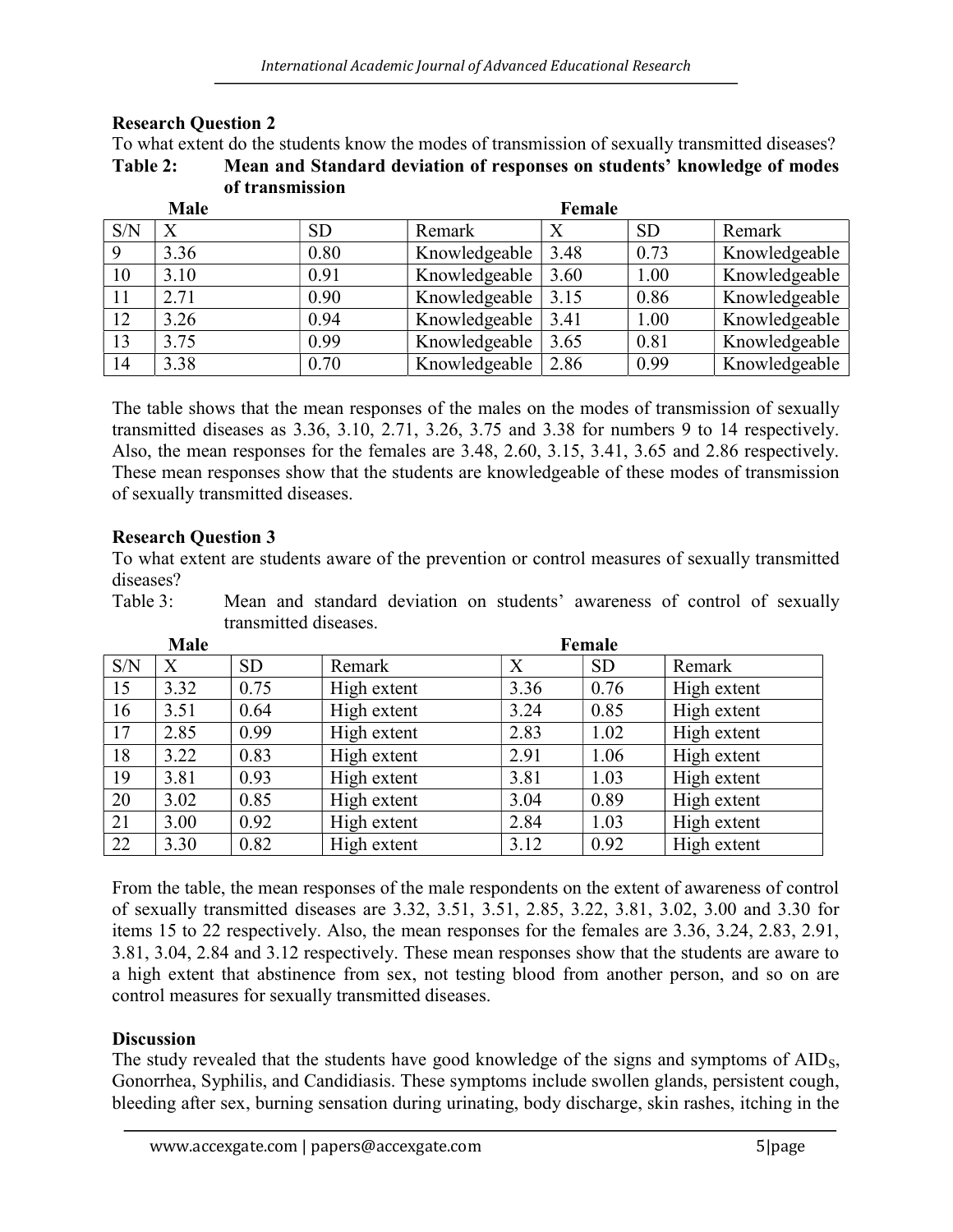vagina and so on. This is in line with the reports of Bamidele as cited in Ochulor (2018) who observed that painful urination, milk-discharge, swollen organs, boils, itching and rashes are most frequently mentioned signs of these sexually transmitted diseases. Supporting this assertion, Kelhinde (2007) reaffirmed that some of the symptoms of sexually transmitted diseases include discharge in both men and women, rashes, itching and irritation in the genital region, inflammation of testicals and so on. These symptoms are brought to the knowledge of the students through seminars, workshops and other sources.

The study revealed that the students do not have knowledge of some of the sexually transmitted diseases like chancroid, trichmoniasis, genital wart and genital herpes. Some of these sexually transmitted diseases are not common in the area of the study and to the students. It is therefore normal that the students are more knowledgeable about the signs and symptoms of sexually transmitted diseases like  $HIV/ALD<sub>S</sub>$ , gonorrhea, candidiasis and so on. Onwudinjo (2006) confirmed this when he observed that students are more knowledgeable about  $HIV/ALD<sub>S</sub>$  than other sexually transmitted diseases.

The study also revealed that students are aware of the modes of transmission of sexually transmitted diseases through sexual intercourse, blood transfusion, anal or oral sex and so on. In affirmation, Nwankwo and Unachukwu (2008) reported on their study that students know that AIDS and other sexually transmitted diseases are transmitted through sex, blood contact and injections.

## Conclusion

Sexually transmitted diseases are common among secondary school students and can affect a person when he/she engages in bisexual relationship or not. The signs and symptoms in both men and women include: women bleeding after intercourse or between periods, sores, blisters wads, rashes, irritation or itching near the genital or anus, pain on intercourse, pelvic or lower abdominal pain and inflammation on testicles. Sexually transmitted diseases are on the increase simply because the awareness associated with the disease is confusing. The poor awareness makes them full victim of the disease by not engaging in proper healthcare practices that would help them to control the diseases. Seminars and workshops organized for such programmes should be sound and effective through counselling centers in the schools which would practically give students film stripes of how the disease operates on the human body.

## Recommendations

The study recommends the following measures from the findings:

- 1. That health workers should create sound awareness in the secondary schools with the help of the school counsellors to employ the help of film stripes or cinema to enable students see practically the way sexually transmitted diseases act on human body.
- 2. Government should as a matter of urgency embark on control measures to bring to the grass root the sound knowledge and control methods to prevent sexually transmitted diseases among the students in the secondary schools – routine checks or periodic medical checkups for students.